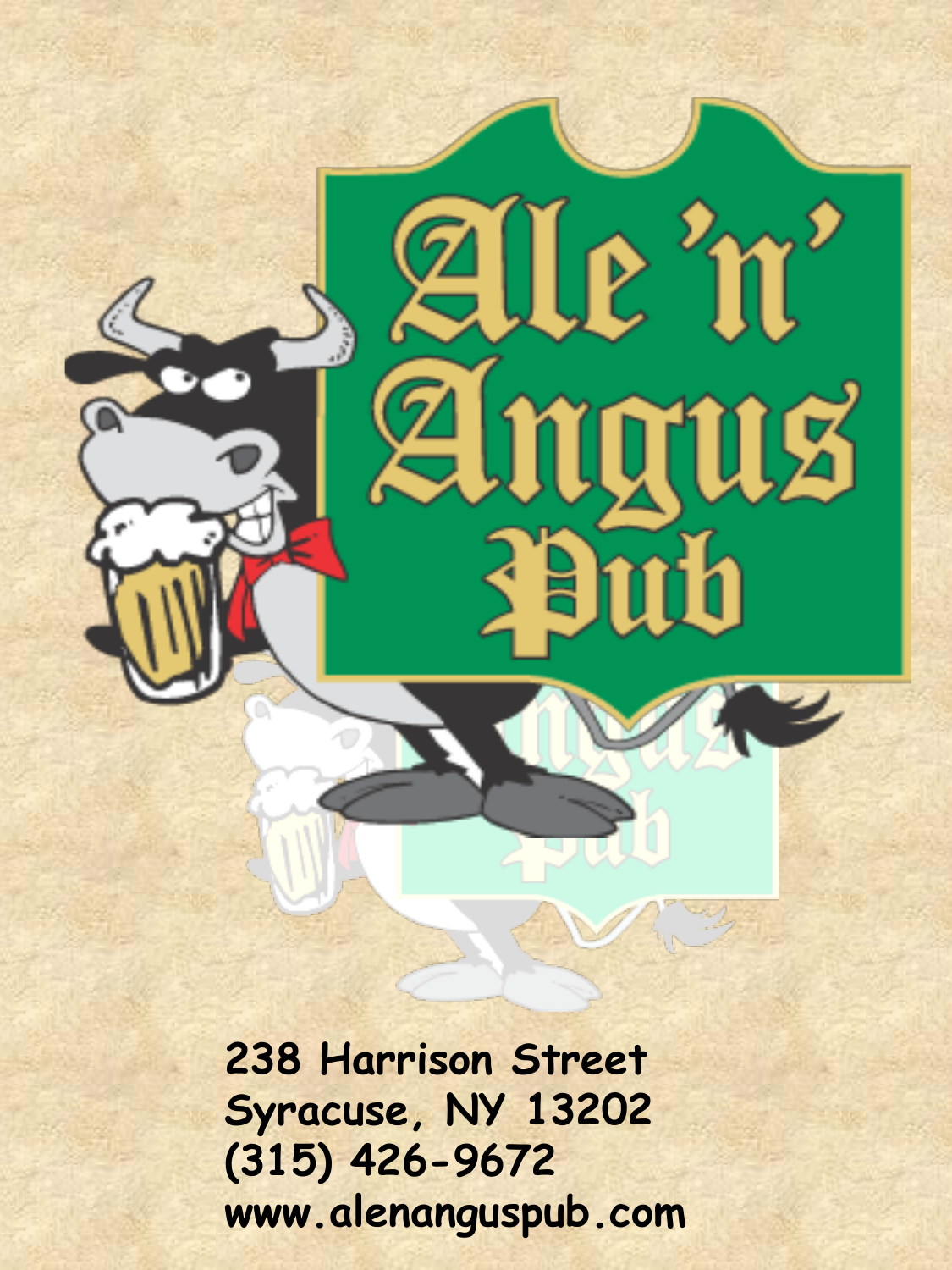# Welcome Friends!

Ale 'n' Angus Pub is a family owned business and we strive for superior customer service, in a friendly atmosphere. Whether you're a local resident, or just in town for a visit, we thank you for choosing our establishment. We are proud to serve our customers and we hope you enjoy your stay.

> Cheers! The Beach Family

### **For Starters**

#### **Pub Wings**

Juicy chicken wings with your choice of Hot, Medium, Mild, BBQ, Honey Mustard, Cajun, or Garlic Parmesan. (unable to split sauces) **8.5**

#### **Beer Battered Mozzarella Sticks**

Deep fried Mozzarella sticks with a side of marinara sauce. **8.**

#### **Spud Skins**

Loaded with bacon pieces and Cheddar cheese, and topped with scallions. **8.**

#### **Buffalo Shrimp**

Shrimp fried to perfection and tossed in a zesty hot sauce. **9.**

#### **Batter Sweet Corn Nuggets**

Lightly battered corn nuggets with a side of zesty chipotle sauce. **8.**

#### **Poutine Fries**

Seasoned fries topped with gravy and Mozzarella cheese. **8.5**

**Cheesy Beer Chips**<br>Homemade chips seasoned with Old Bay and topped with pub-style cheese, bacon and scallions. **8.5**

#### **Soft Pretzel Sticks**

Soft baked salted pretzel sticks with a side of horseradish beer mustard. **7.5**

#### **Spinach Artichoke Dip**

A creamy blend of cheese and artichokes served with tri-color tortilla chips for dipping. **8.5**

**Chips and Salsa 7.**

#### **Broccoli Cheddar Soup**

Creamy cheddar broccoli soup garnished with parsley. Cup **3.** Bowl **5.**

#### **Baked French Onion Soup**

Homemade onion soup topped with croutinus and melted provolone cheese. Crock **5.**

#### **Soup of the Day**

Ask your server what the soup of the day is! Cup **3.** Bowl **5.**

# **A Bixby & friends favorite!**

*\*Home of the BEST darn Angus Burger in the State!\**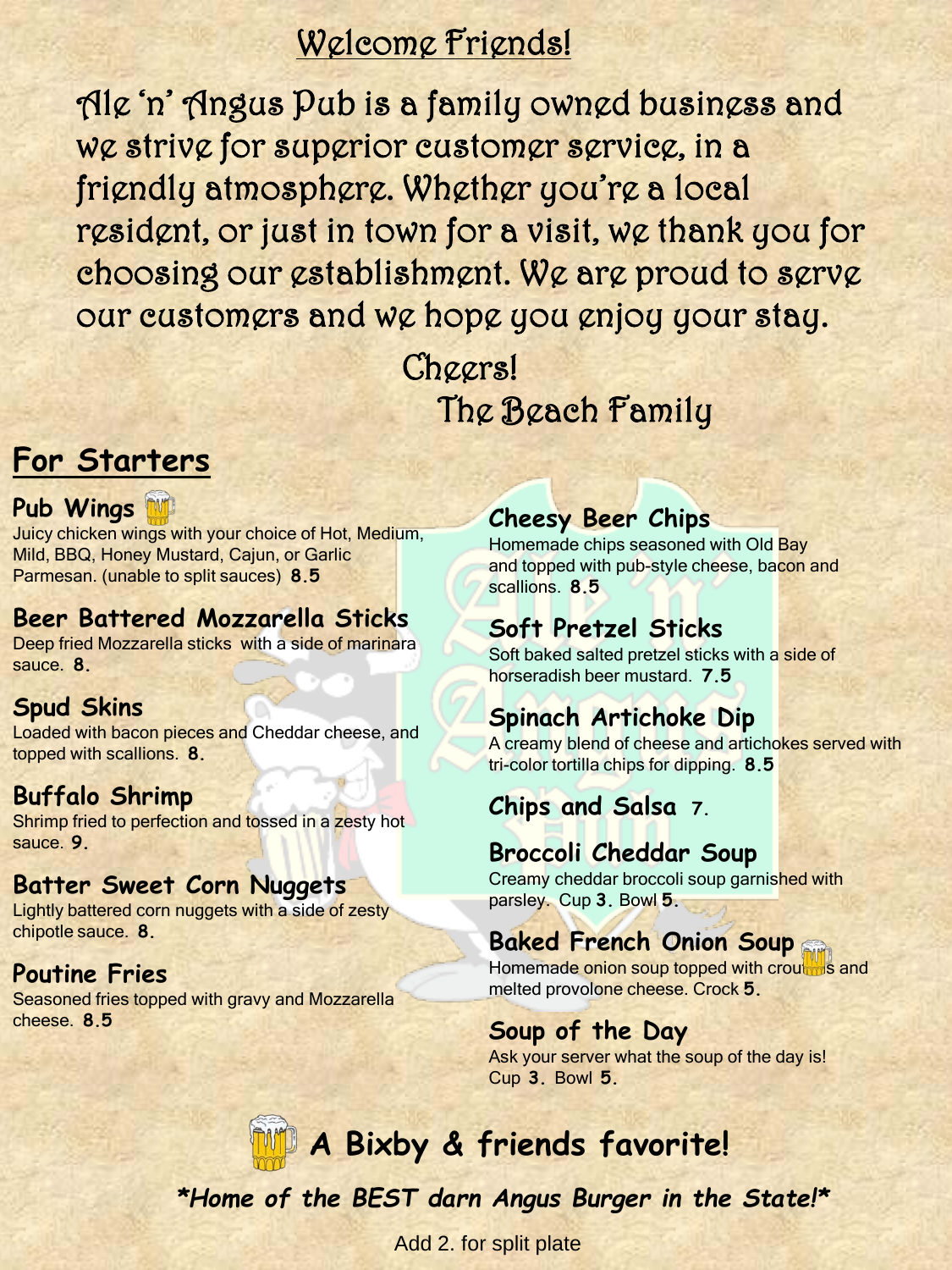# **Wraps & Salads**

Wraps are served with choice of French Fries, Homemade Potato Chips, Fruit Cup, Coleslaw or Applesauce. Substitute Onion Rings 1.5

#### **California Cobb Salad**

Garden fresh greens topped with grilled chicken, bacon pieces, hard-boiled egg, tomatoes, scallions, Cheddar and crumbly bleu. Served in a fried tortilla shell. **10.5**

### **Buffalo Chicken Salad**

Garden fresh greens topped with boneless chicken strips tossed in a zesty hot sauce, with tomatoes, Cheddar cheese, celery and scallions. Served with grilled bread. **9.5**

#### **Caesar Salad**

Generous portion of freshly cut Romaine tossed in a Caesar dressing with croutons and Parmesan cheese. Served with grilled bread. **7.5** With Blackened Chicken **9.5** With Salmon **14.**

#### **Louis Armstrong Salad**

Garden fresh greens topped with tomatoes, crumbly bleu, bacon pieces, scallions and grilled Cajun chicken. Served with grilled bread. **9.5**

#### **Signature Chopped Salad**

Generous portion of freshly cut Romaine topped with tomatoes, chick peas, Turkey, Salami, Mozzarella cheese, scallions, and basil. Tossed in our own homemade house vinaigrette dressing. Served with grilled bread. **10.5**

#### **Blackened Chicken Caesar Wrap**

Freshly cut Romaine, grilled Cajun chicken and Parmesan cheese tossed with Caesar dressing in a soft tortilla shell. **8.5**

### **Buffalo Chicken Wrap**

Garden fresh greens, boneless chicken strips tossed in a zesty hot sauce, with Cheddar cheese, tomatoes and bleu cheese dressing in a soft tortilla shell. **8.5**

#### **Turkey Wrap**

Garden fresh greens, Turkey, Cheddar cheese, bacon and ranch dressing in a soft tortilla shell. **8.5**

#### **Spicy Chipotle Wrap**

Freshly cut Romaine, thinly sliced Roast Beef, Cheddar cheese, roasted red peppers, and a spicy Chipotle sauce in a soft tortilla shell. **9.**

#### **Chicken Bacon Ranch Wrap**

Garden fresh greens, grilled chicken, bacon, Mozzarella cheese, and ranch dressing in a soft tortilla shell. **8.5**

#### **Garden Salad**

Garden fresh greens topped with tomatoes, cucumbers and croutons. Sm **4.5** Lg **7.**

# **A Bixby & friends favorite!**

*\*Home of the BEST darn Angus Burger in the State!\**



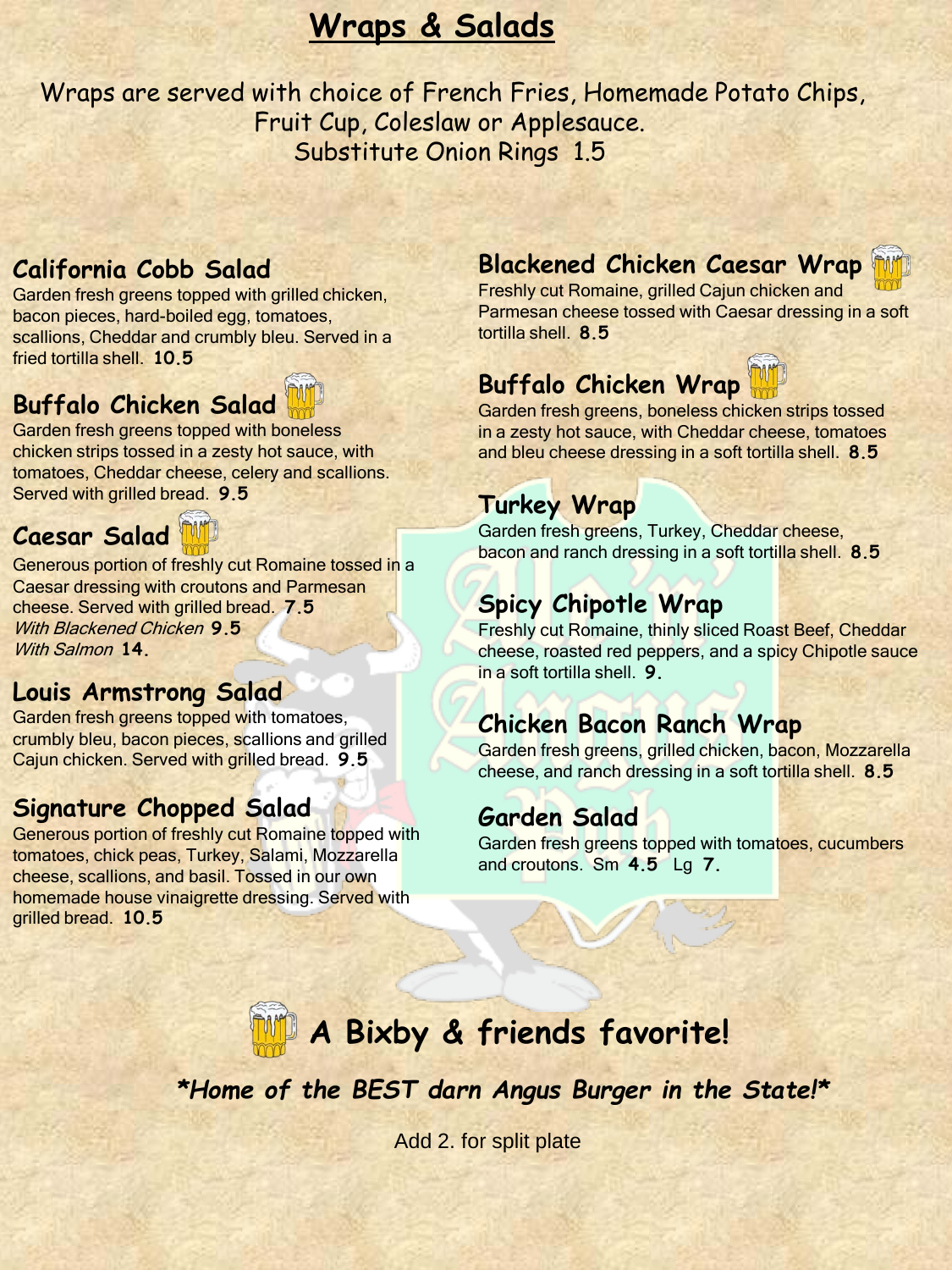# **Sandwiches**

Served with a choice of French Fries, Homemade Potato Chips, Fruit Cup, Coleslaw or Applesauce. Substitute Onion Rings 1.5

#### **Buffalo Chicken Sandwich**

Boneless chicken fried to perfection, tossed in a zesty hot sauce and topped with lettuce and tomato, Served on a grilled Kaiser roll. **8.5**

#### **Beef on a Weck**

Thinly sliced Roast Beef with horseradish sauce and a side of Au Jus. Served on a Kimmelweck bun. **9.**

#### **Louis Armstrong Sandwich**

Grilled Cajun chicken with bacon, crumbly bleu, lettuce and tomato. Served on grilled French baguette. **8.5**

#### **Bixby's Prime-Rib Cheese Steak**

Slow cooked Prime Rib, thinly sliced, topped with sautéed onions and American cheese. Served on grilled French bread. **9.5**

#### **Grilled Cajun Chicken Sandwich**

Grilled Cajun chicken topped with lettuce and tomato. Served on a grilled Kaiser roll. **8.**

#### **Garden Burger**

A Vegetarian favorite! Topped with lettuce and tomato. Served on a grilled Kaiser roll. **8.5**

#### **Boom Boom Chicken Sandwich**

Grilled chicken topped with bacon, tomato, and Swiss cheese with a zesty chipotle sauce. Served on grilled marble rye bread. **8.5**

### **BLT**

Bacon, lettuce, tomato and mayonnaise. Served on grilled sourdough bread. **7.5**

#### **Chicken Finger Platter**

Boneless chicken strips fried to perfection. **8.5**

### **Ale 'n' Angus Burger**

8 oz. Angus burger topped with lettuce and tomato. Served on a grilled Kaiser roll. **8.5**

#### **Power Play Burger**



#### **Best Burger in NYS for 2012 & 2013!**

8 oz. Angus burger topped with Prime Rib, American cheese, lettuce and tomato. Served on a grilled Kaiser roll. **10.**

#### **Burger of the Week!**

Ask your server what the burger of the week is! **10.**

#### **Traditional Club**

Triple Decker sandwich with bacon, lettuce, tomato, Turkey, Ham, Provolone cheese, and mayonnaise. Served on grilled sourdough bread. **9.5**

#### **Harrison Street Reuben**

Corned-beef, sauerkraut, Swiss cheese and Thousand Island dressing. Served on grilled marble rye bread. Turkey Reuben also available. **8.5**

#### **Turkey Melt**

Lightly grilled Turkey, American cheese, bacon, and tomato. Served on grilled sourdough bread. **8.5**

#### **Tuna Melt**

Tuna, Provolone cheese and tomato. Served on grilled sourdough bread. **8.5**

#### **Fried Haddock Sandwich**

Haddock fried to perfection, topped with American cheese and lettuce. Served on a grilled Kaiser roll. **9.**

# **A Bixby & friends favorite!**

*\*Home of the BEST darn Angus Burger in the State!\**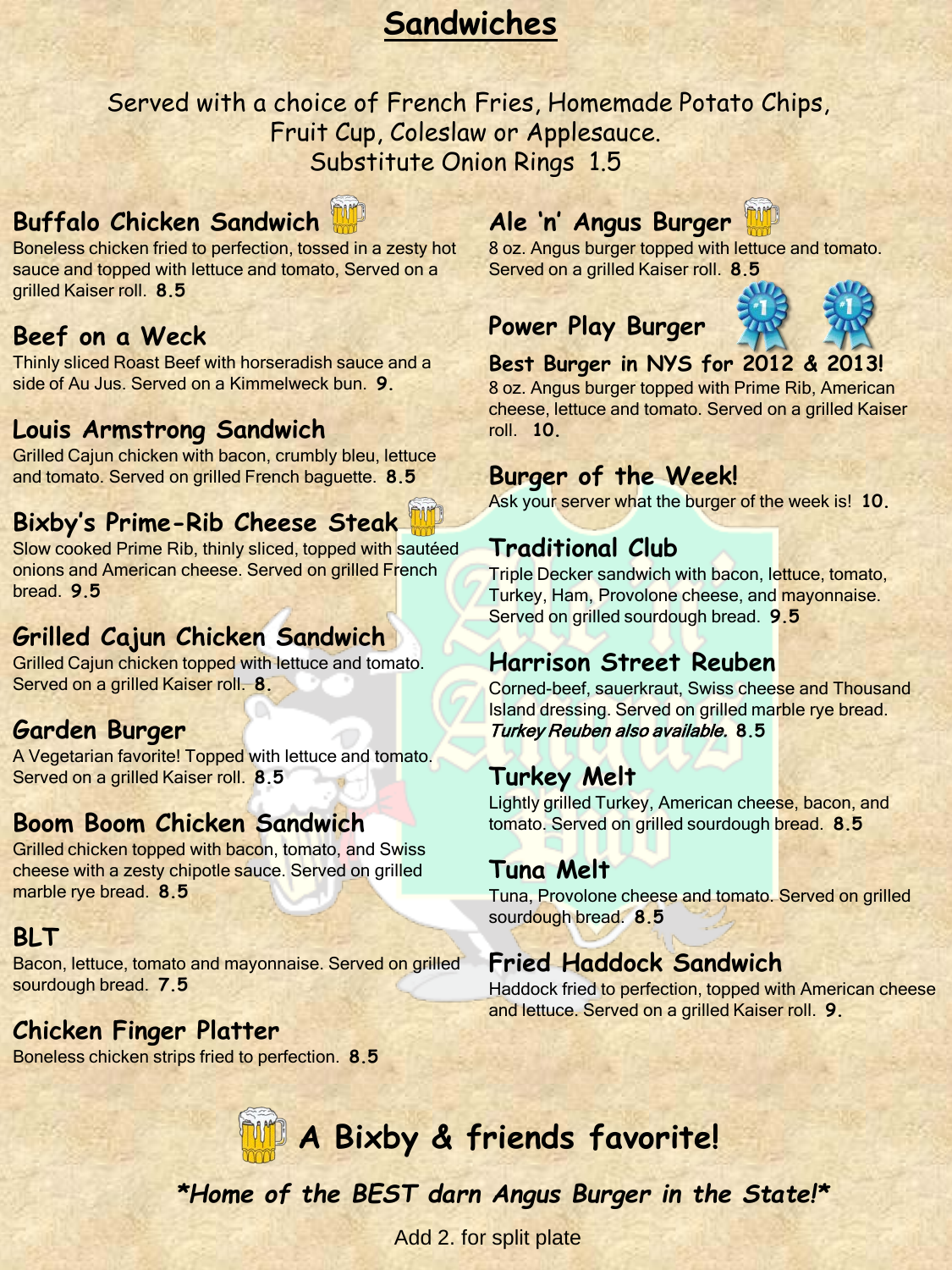

#### Served after 3pm

All entrées are served with a dinner salad.

### **California Pasta**

 Pasta smothered with a spinach artichoke and roasted red pepper cream sauce and topped with grilled chicken. Served with grilled bread. 15.

#### **Chicken Parmesan**

Breaded chicken topped with marinara sauce and Mozzarella cheese on a bed of pasta. Served with grilled bread. 13.

#### **Chicken Carbonara Pasta**

Pasta, grilled chicken, and bacon tossed in a creamy parmesan sauce. Served with grilled bread. 15.

#### **Two Piece Chicken**

Two boneless chicken breasts grilled to perfection. Add Lemon Pepper or Cajun seasoning to spice it up! Served with choice of side. **11.**

### **Blue Moon Steak**

8 oz Angus Center cut Sirloin cooked to order. Topped with sautéed mushrooms and crumbly bleu. Served with choice of side. **19.**

### **The Pubster**

8 oz Angus Center cut Sirloin cooked to order. Sliced and fanned around a bed of homemade mashed potatoes and topped with brown gravy. **19.**

#### **Center Cut Sirloin Steak**

8 oz Angus Center cut Sirloin cooked to order, Served with choice of side. **18.**

#### **Beverages**

Diet Coke Ginger Ale Hot Cocoa Cherry Coke Lemonade Coffee Sprite Rasp. Tea Hot Tea Root Beer Ice Tea

Coca Cola Orange Milk (white, chocolate)

*Free refills on Soda, Coffee and Tea*

#### **Grilled Salmon**

Two 4 oz Salmon fillets grilled to perfection. Served with choice of side. **16.**

#### **Fried Shrimp**

Jumbo shrimp fried to perfection. Served with choice of side. **14.**

#### **Broiled Lemon Pepper Haddock**

Large haddock filet, dusted with Lemon Pepper seasoning and broiled to perfection. Served with choice of side. **14.**

#### **Herb Panko Haddock**

Large haddock filet, lightly breaded with seasoned Japanese bread crumbs. Served with choice of side. **14.**

### **Fish & Chips**

Large haddock filet, beer battered and fried to perfection. Served with French fries. **14.**

#### **Entrée Sides** (Served after 3pm)

Mashed Potatoes Baked Potato Rice Pilaf Steamed Fresh Vegetables French Fries Homemade Chips Fruit Cup Coleslaw **Applesauce** 

# **A Bixby & friends favorite!**

*\*Home of the BEST darn Angus Burger in the State!\**